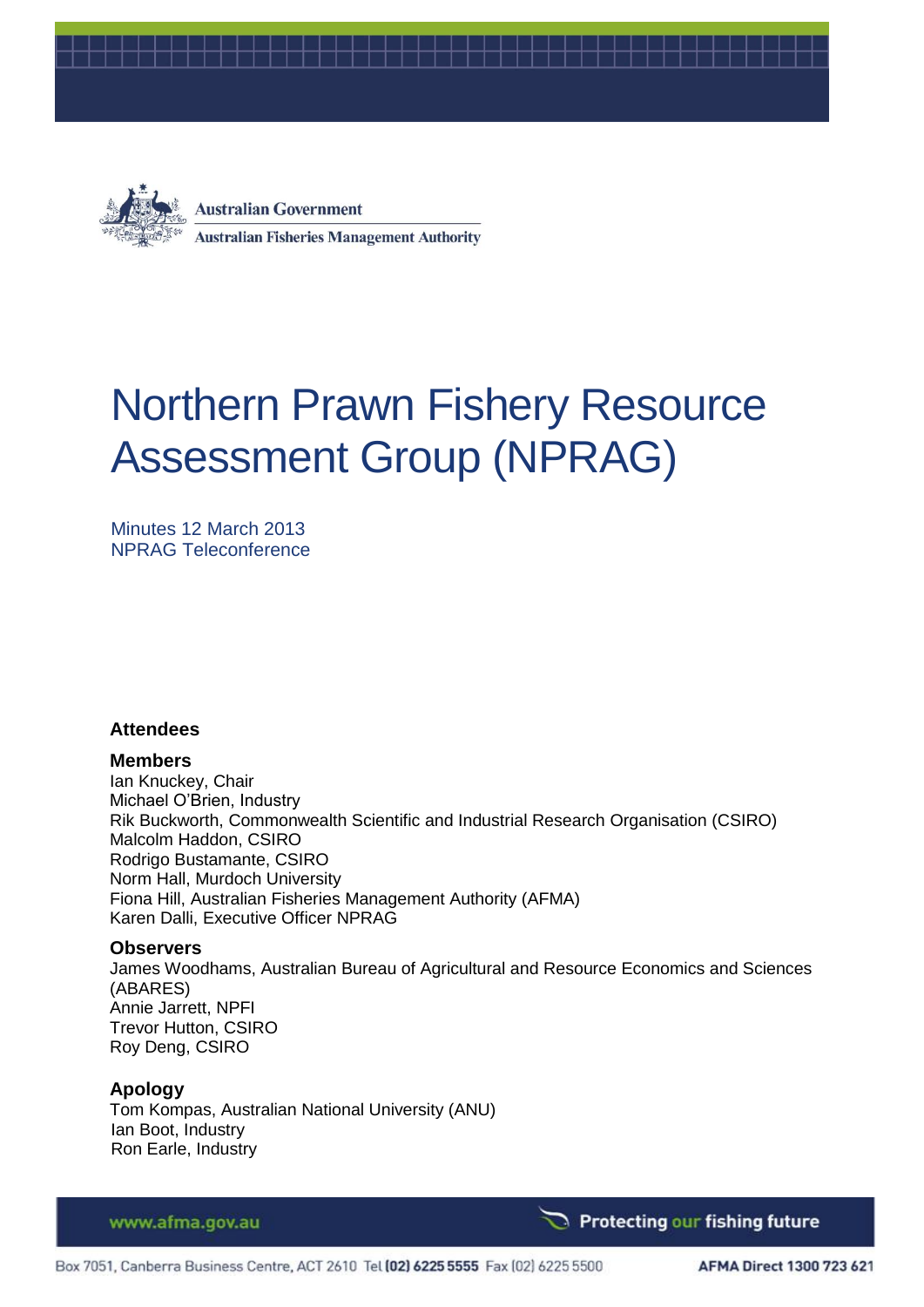# **Agenda Item 1 - Preliminaries**

#### **1.1 Welcome**

The Northern Prawn Fishery Resource Assessment Group (NPRAG) Chair, Ian Knuckey, opened the teleconference meeting at 3:00 pm, welcoming all members and observers to the meeting. The chairman advised that the purpose of the teleconference was to look at the Northern Prawn Fishery (NPF) Harvest Strategy (the Strategy) for red-legged banana prawns and review the recent catch and effort data and stock assessment, to determine if the redlegged banana prawn fishery will open in the first season of the 2013 fishing year.

#### **1.2 Apologies**

Apologies were received from Tom Kompas (economist), Ian Boot (industry) and Ron Earle (industry).

#### **1.3 Adoption of the agenda**

Members adopted the agenda item for the teleconference.

#### **1.4 Declarations of interest**

The chairman asked members if they had any declarations of interest in regards to the items relating to red-legged banana prawns. Members declared their interests and these declarations are outlined in Table 1.

| <b>Name</b>               | <b>Interests declared</b>                                                                                                                                                         |
|---------------------------|-----------------------------------------------------------------------------------------------------------------------------------------------------------------------------------|
| lan Knuckey               | Scientific member on the NPF management advisory committee.<br>Submitted a tender for the provision of at-sea and data entry<br>services for the NPF Scientific Observer Program. |
| <b>Fiona Hill</b>         | AFMA employee, no pecuniary interest.                                                                                                                                             |
| <b>Rik Buckworth</b>      | CSIRO employee. Participate in projects related to the NPF that<br>currently receive funding and will seek to receive funding in the<br>future.                                   |
| <b>Malcolm Haddon</b>     | CSIRO employee. No pecuniary interest.                                                                                                                                            |
| <b>Norm Hall</b>          | Murdoch university employee. No pecuniary interest.                                                                                                                               |
| Mike O'Brien              | Industry representative. Employee of a company that owns<br>statutory fishing rights in the NPF. Interested in results of the<br>assessments from a commercial view point.        |
| <b>James Woodhams</b>     | ABARES employee. No pecuniary interest.                                                                                                                                           |
| <b>Annie Jarrett</b>      | Contractor to NORMAC and the NPF Industry Pty Ltd. No<br>pecuniary interest.                                                                                                      |
| <b>Trevor Hutton</b>      | CSIRO employee. Participate in projects related to the NPF that<br>currently receive funding and will seek to receive funding in the<br>future.                                   |
| <b>Roy Deng</b>           | CSIRO employee. Participate in projects related to the NPF that<br>currently receives funding and will seek to receive funding in the<br>future.                                  |
| <b>Rodrigo Bustamante</b> | CSIRO employee. No pecuniary interest.                                                                                                                                            |
| <b>Karen Dalli</b>        | AFMA employee, no pecuniary interest.                                                                                                                                             |

#### **Table 1. NPRAG declarations of interest**

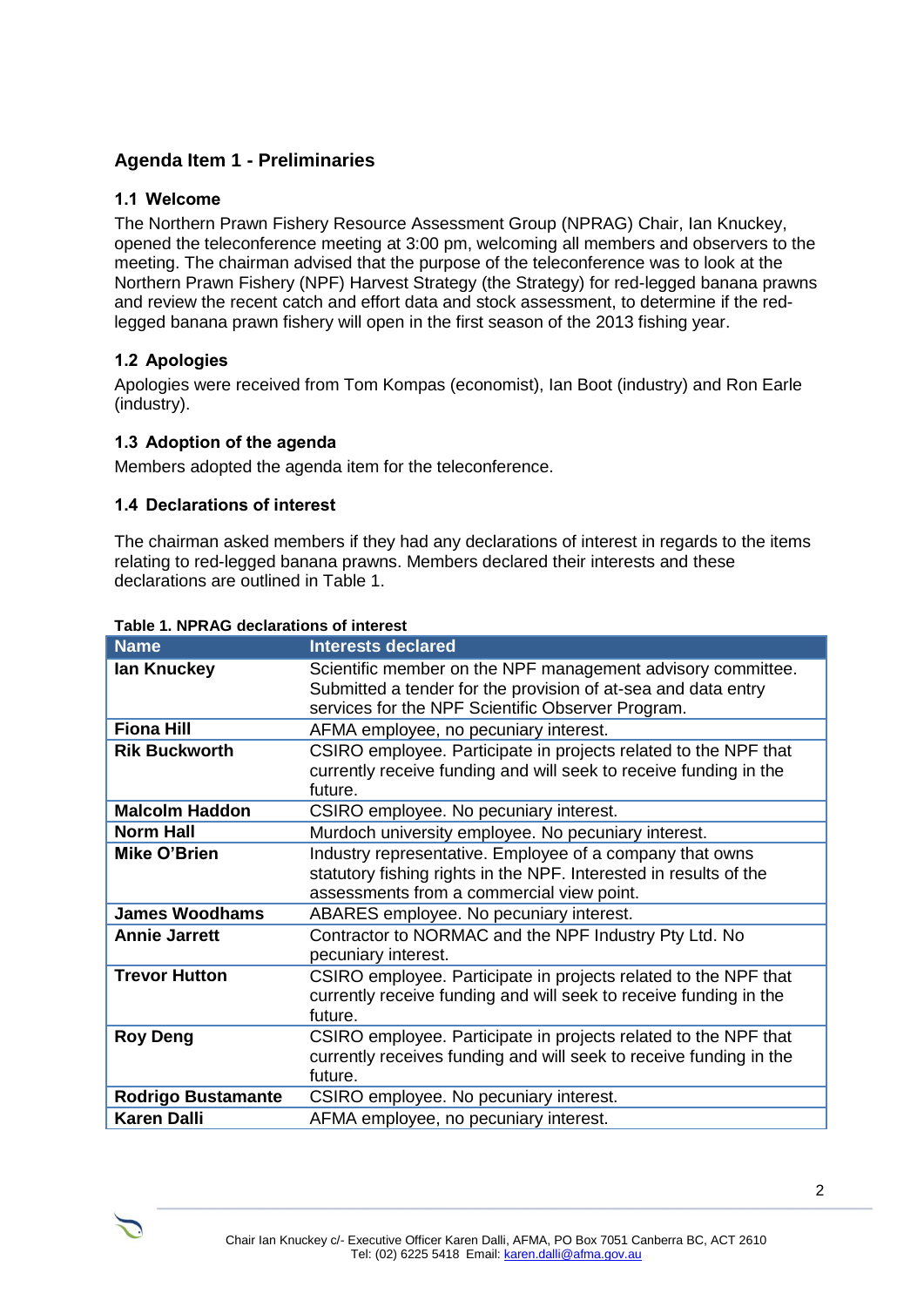## **Agenda Item 2 - Catch, effort and CPUE information for application of the Harvest Strategy for red-legged banana prawns.**

Rik Buckworth explained Attachment B – Preliminary summary of 2012 banana prawn catches in the JBG and outlined the two main points in the Strategy (4 and 7):

*4. If a minimum of 100 fishing days has been achieved and the red-legged banana prawn stock falls below the limit reference point (LRP) for the two most recent consecutive years, then the TAE is zero for a year (no fishing in the following year).*

*7. Fishing will be allowed for the full two seasons in the following year provided: - that data has been provided for a minimum of 100 fishing days over the full fishing year and - that the average catch per boat per fishing day in August, September and October is 390 kg or more.* 

There was over 100 fishing days achieved during 2012. The assessment model was updated with the 2011/12 fishery data and based on the results, the stock appears to be above  $B_{MSY}$ and  $B_{MFY}$  levels, and is therefore at a level substantially greater than the limit reference point. Also, the mean catch rate in August-October 2012 was 1349 kg/boat/day, well above the 390 kg/boat/day

Prior to the meeting, the chairman disseminated a flow chart (Figure 1) that summarised the 2013 red-legged banana prawn harvest strategy decision rules. The flowchart captured the nine reference points from the Strategy, the inputs for the last two years and that an assessment has been conducted.

Members read through the diagram and noted the information presented by the scientific member that there was greater than 100 fishing days in the last year, the limit reference point of 0.5  $B_{MSV}$  was not triggered for the two most recent consecutive years and the fleet's catch was greater than 390 kg/boat/day during August-October. As a result it was agreed that **the red-legged banana prawn fishery is permitted to open for both seasons during the following fishing year (2013).** 

#### **NPRAG members agreed that the catch rate is above the LRP catch rate trigger, and that both seasons should be opened and the season will be defined by the outcome of the tiger and banana season start and end dates.**

ACTION: Item on red-legged banana prawn limit reference point re: 390 kg/boat/day versus 0.5  $B_{MSY}$  to be added to the April NPRAG agenda.

The Strategy does not outline that a Total Allowable Effort (TAE) needs to be set when none of the reference points have been triggered. The RAG noted that there are different means by which effort may be limited in the red-legged banana prawn fishery: implementation of a TAE; natural limitations from the environment in the Joseph Bonaparte Gulf (JBG); and, closing the fishery in accordance with the triggers in place for white banana and tiger prawn fisheries.

NPRAG members **concluded** that there is **no requirement to set a TAE** for 2013, and that fishing can occur in both seasons until such time that the triggers in place for white banana or tiger prawn fisheries are met.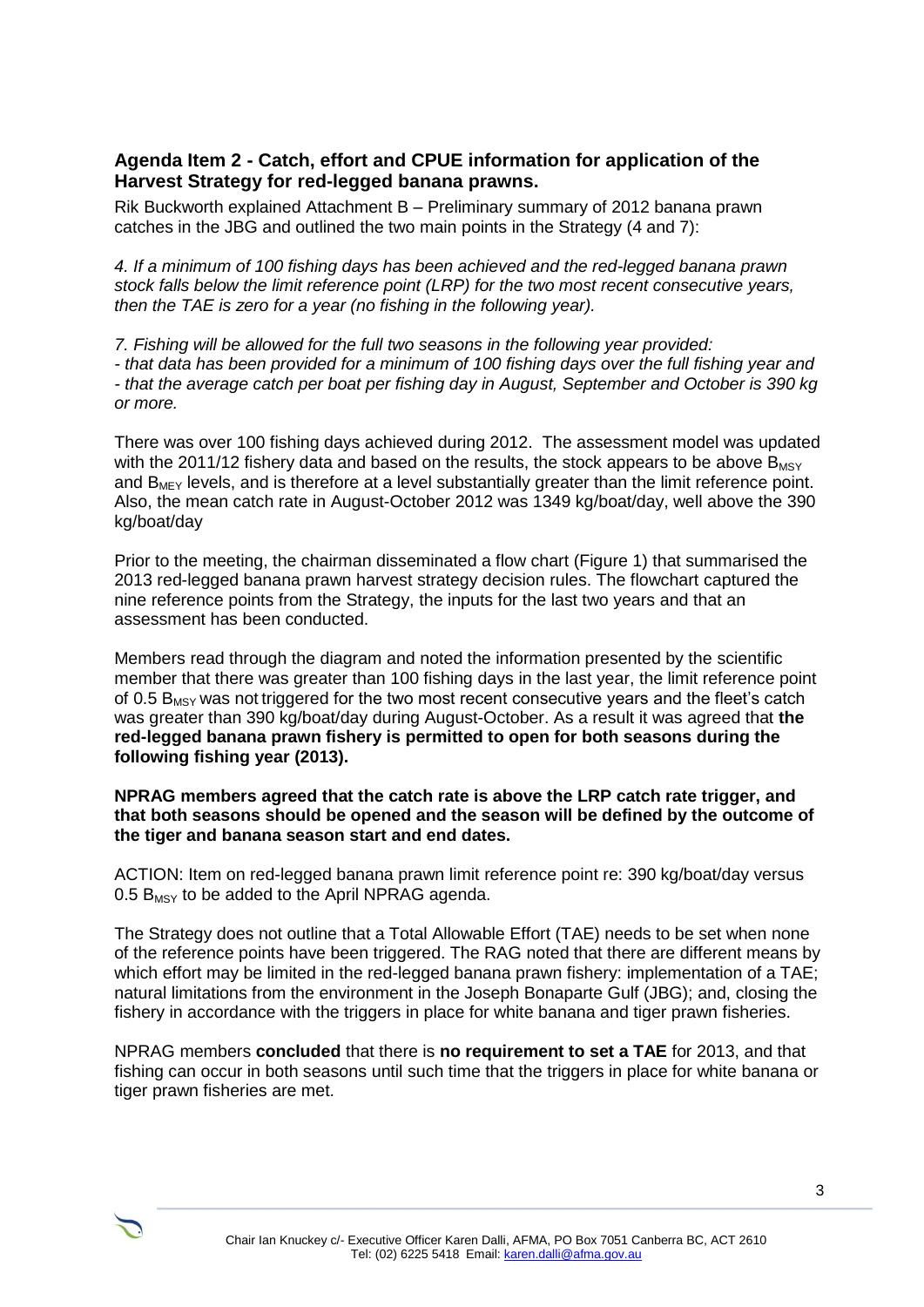

**Figure 1. 2013 Red-legged Banana Prawn Harvest Strategy Decision Rules Flowchart**

The RAG discussed the statement in the Strategy that the LRP catch rate trigger applies to catches of all banana prawn species in the JBG (both white and red-legged banana prawns). There was some confusion as to whether this arrangement was to apply under an input control management system (noting the harvest strategy for red-legged banana prawns was developed for both quota and effort based management systems). CSIRO provide catch rates for combined banana prawn catches in the JGB and red-legged banana prawn catches in the JBG based on their species split model (location/time of year caught).

The RAG agreed that for the 2013 fishing year this confusion was not an issue because both the combined and single species catch rates were both above the LRP catch rate trigger, however further discussion to clarify this matter should take place at the April NPRAG meeting.

ACTION: Item on red-legged banana prawn LRP and its interpretation re: combined banana prawns or single species to be added to the April NPRAG agenda.

# **Agenda Item 3 – NPRAG 2013 specified fishing pattern**

NPRAG members briefly discussed Figure 2 (below) which is the formalised graph of the expected effort pattern for tiger prawns in 2013, an outcome of the discussion at the February